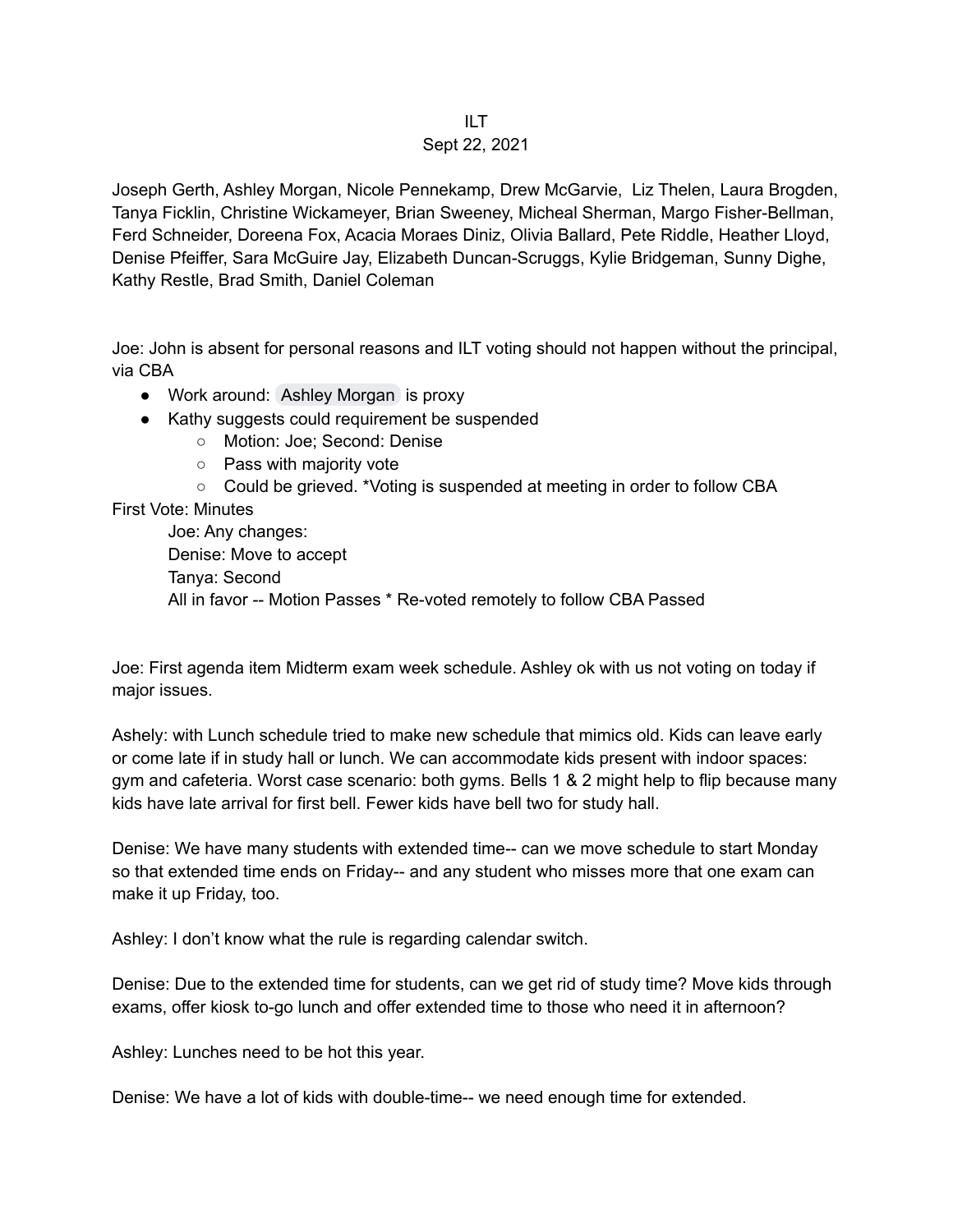Ashley: What about library?

Margo: Yes, that can happen.

Denise: Just throwing it out so we are in compliance.

Liz: We also talked about this, too. What if we started with 8th bell on Monday?

AShley: Can you explain?

Liz: Make Monday morning study hall. Start exams Monday afternoon. Stretch over five days with start and stop being flexible

Denise: Remember 7s and 8s haven't taken exams-- 9s only once. This is the time to change if we can.

Ashley: Not sure what we can do bc it is a scheduled school day.

Liz: We did this at Clark.

Ferd: Currently, exams are Tues-Fri, right? Via CPS calendar?

Liz: Yes

Ferd: Some people don't like that plan?

Ashley: We have to accommodate extended time.

Doreena: There is no time for extension as is.

Ferd: Don't we have people whose job this is?

Kathy: Not for 504

Ferd: I don't like losing a day of instruction for 504s.

Liz: I don't think that 's what we are saying.

Ferd: Losing a day of instruction doesn't make sense to me.

Denise: Having exams run over break can't work.

Ferd: We have 130 teachers, how many teachers would this affect?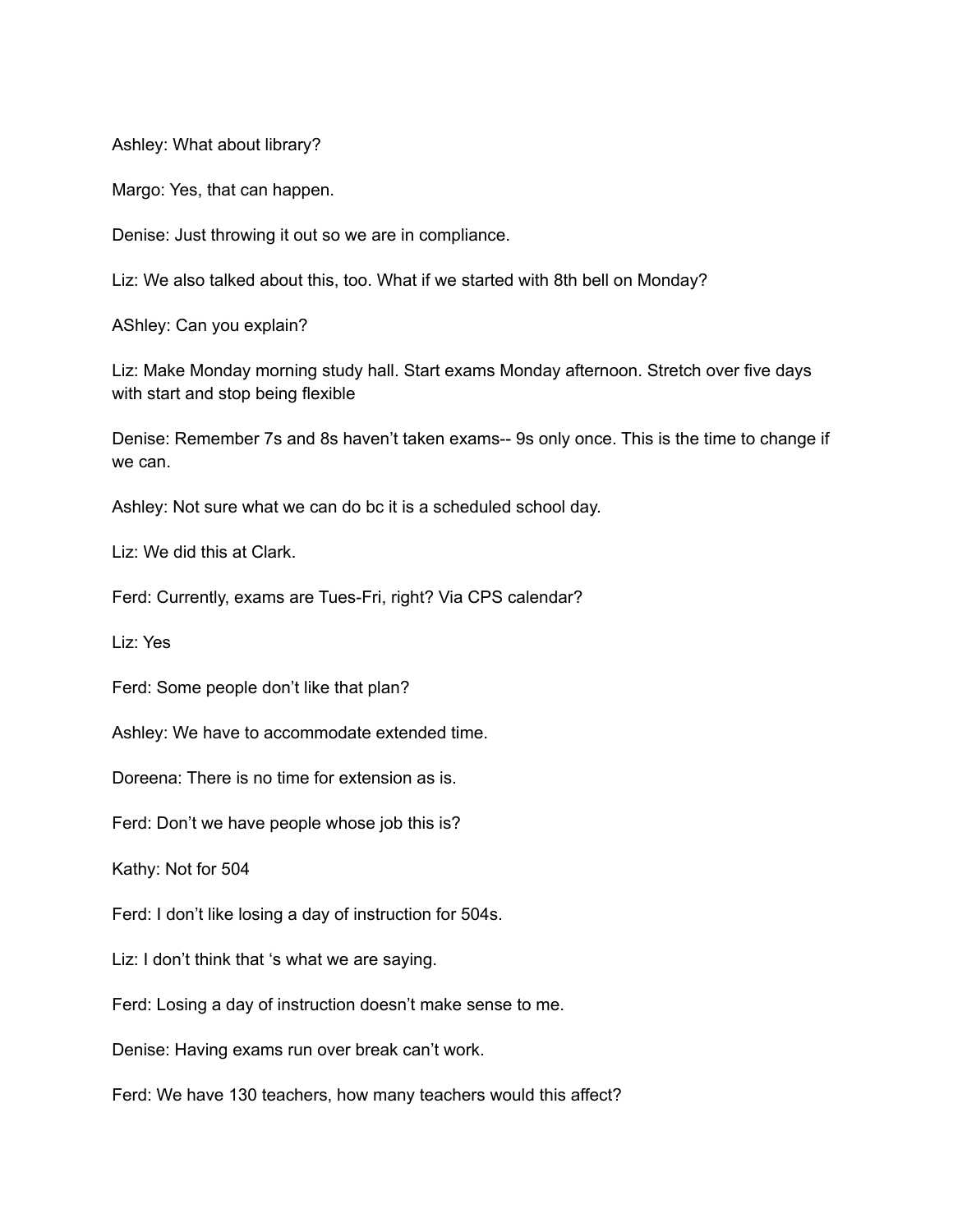Denise: Can we take this back to our departments?

Brian: English teachers would love to have some time to grade on Friday. This would give teachers time to grade.

Ashley: We would have to run busses, run lunch. Brian- Kids that are done don't have to come though…

Ashley: Yes

Sara: Should the proposal flip 1 &2?

Ashley: makes sense to me.

Sara: Let's flip it. Does anyone want to prep that?

Denise: I will.

Laura: Logistics: If you issue this proposal by Monday, can we talk to depts at PD, discuss and then vote by next ILt? Is that by the book?

Joe: At one time, you had established that. You voted on rules last meeting. That rule doesn't exist currently.

Laura: I don't want to make new rules.

Brian: We can also talk about it in department chair meetings.

Joe: just don't discuss ILT stuff in dept char meetings. I know this sounds asinine-- but I am going to send out a remote vote---

Denise: But we are not voting….

Joe: OH! I missed that. We can't do that.

Sherman: Arts and lunch?

Ashley: Sorry. I missed that. I deleted it by accident.

Joe: Alright… so that's going back to departments-- we can't vote anyway. Brad wants to speak to this.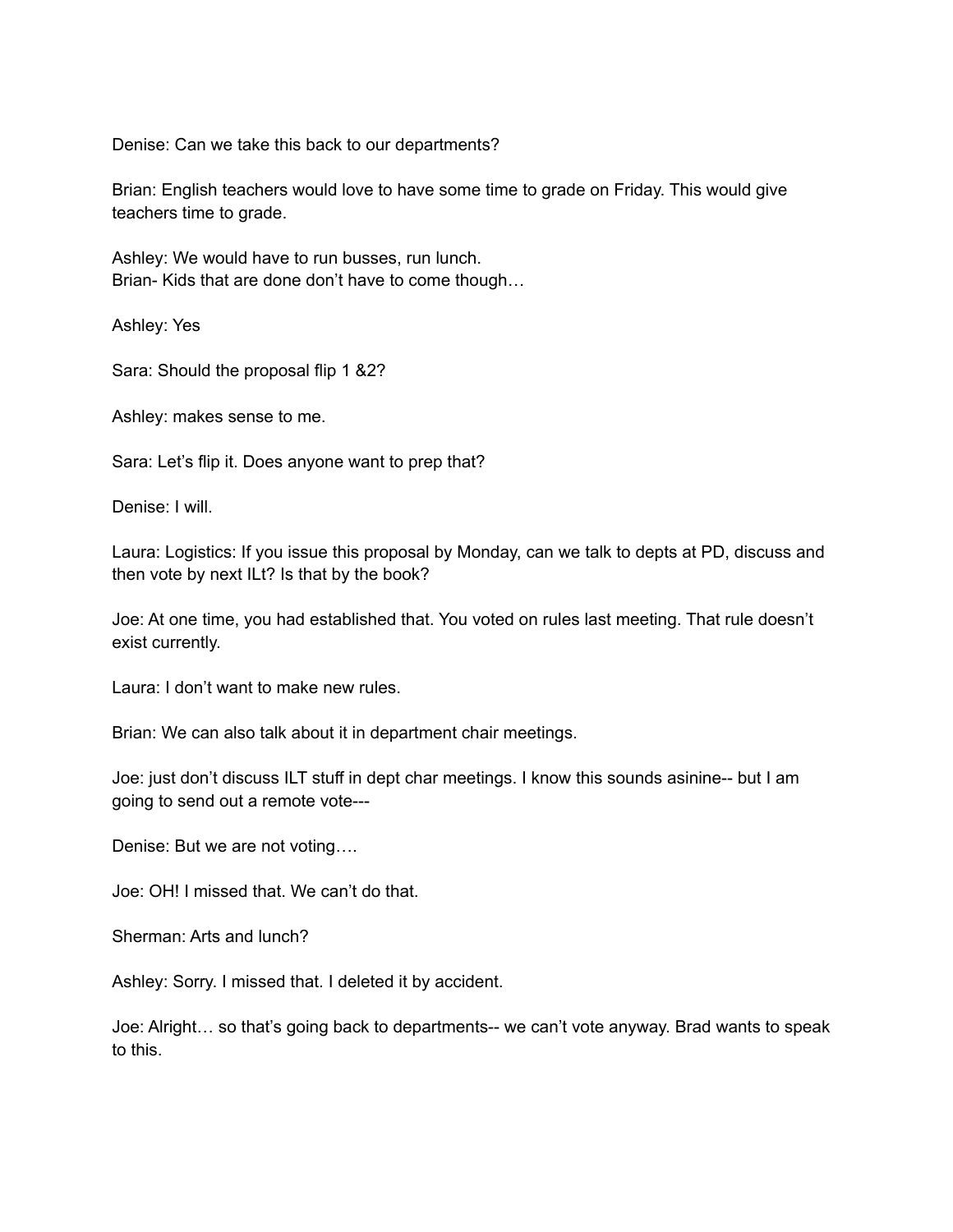Brad: There is no quorum without the principal. Everything needs to go through ILT with sufficient time for departments to discuss.

Joe: We can work around it to an extent with a remote vote as early as today or tomorrow. Watch inbox for remote vote. Kathy, did you want to talk PD and more testing dates? \*Remote vote: Passed

Kathy: Yes, I have talked to department chairs regarding PD. I think we are in good shape. If anything is an issue, let me know. When working with Brian we notice some weird pagination-- will send an email clarification

Brian: 8:30-9:15 whole group 9:30-11:30 department pd 12:30-3:30 district pd Is this correct?

Kathy: Yes. And John indicated district expects all to participate. Next up: ACT. Going back to 2019-- we can't use our old schedule 9th graders- PSAT 8-9 10th & 11th- PSAT 12th -At home working on college materials, with parental permission. Others housed in study hall. Great news about MAP test: Chambers negotiated all 7 & 8 need to take English MAP in fall. And then if they score less than 50%, they will need to continue to test in future. MAP test take two days-- and we don't use them. So this is a good move for us.

Brian: What about lunch?

Kathy: Move 3-8 to afternoon. About 30 minute lunch. What I really like is that we can do meaningful testing for all students and then get back to business.

Tanya: The counseling dept wants to know why we miss 1 & 2.

Kathy: We have to do 3-6 for lunch-- but then only have an hour left.

Tanya: How do we track seniors' permission slips?

Kathy: Yeah-- we need to do that. Clerical will help.

Brian: Did that REALLY happen in the past?

Kathy: We have to make a good faith effort.

Tanya: HOw would study hall teachers know who should be there?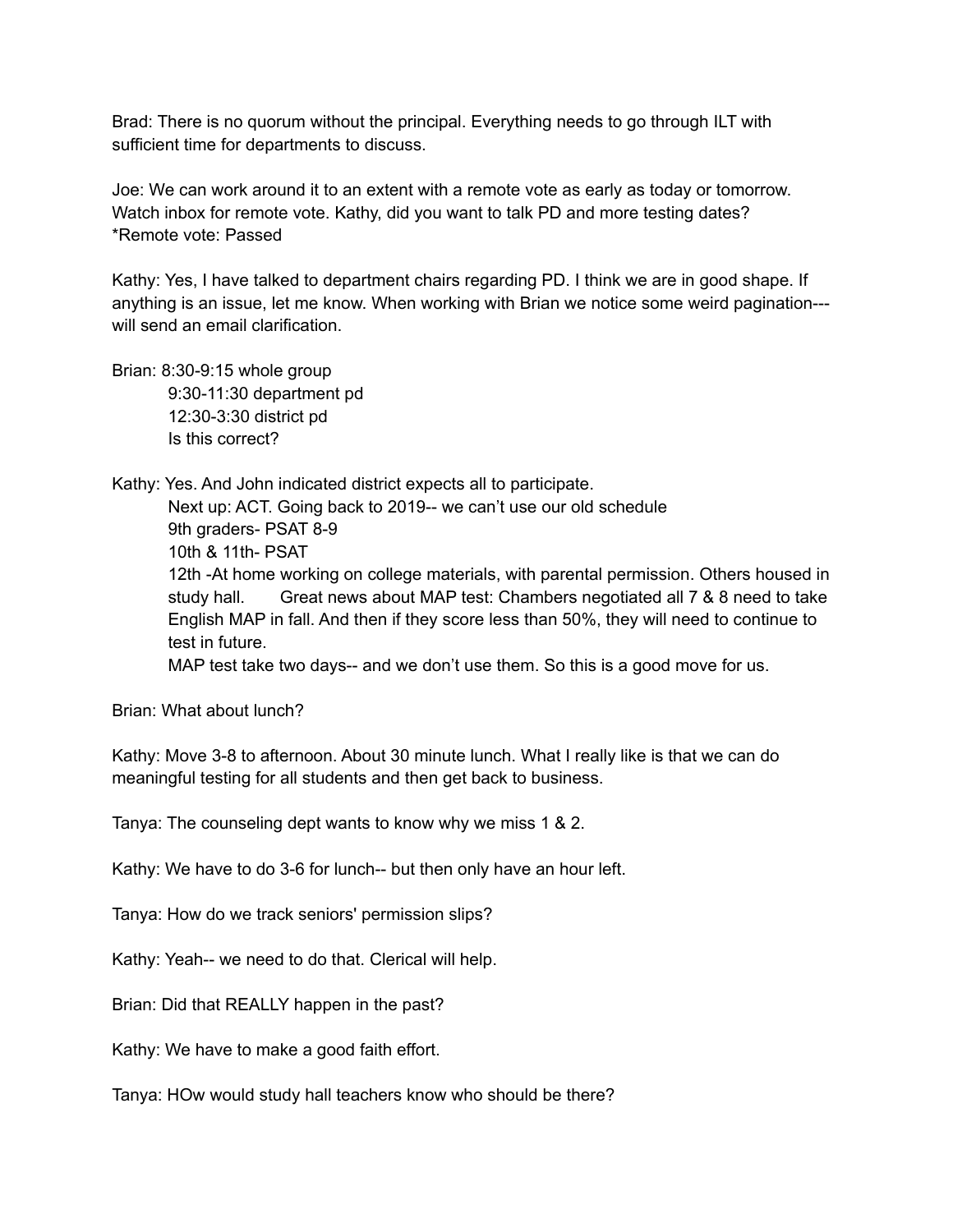Kathy: We will work on it.

Ashley: I wish there was a one time permission slip for all of these extras.

Joe: Any more discussion? When do you want to vote remotely?

Kathy: Speaking of which-- we need to share this in a timely fashion so we can get info to parents?

Joe: Remote vote Tuesday?

Brian: Do you think anyone will oppose it?

Kathy: Can we do remote voting tomorrow?

Joe: Any opposition? I will send it out tomorrow.

Margo: Email is an issue.

Ashley [Morgan](mailto:morgana@cpsboe.k12.oh.us) - You can tell everyone to check drive?

Joe: Kathy-- back to you

Kathy: Usually due to block schedule for testing-- we are able to not miss too many classes during this. However, our new bell schedule makes this very difficult. We are asking to do pull out testing by grade level-- during bells 1 & 2 and then 7 & 8. This obviously impacts those bells. Maria has figured out a way for kids not to take two tests each day. Please run past departments. I wanted to make clear EOC tests. English tests 7, 8 and ELA II(10). Math tests 7, 8, Alg I and Geometry. Science 8& biology. Social Studies is American History and government.

Larua: What about the bubble? Can the remainder of the building operate as usual?

Maria: That's the plan-- you will just be short many students-- particularly 7 & 8.

Kathy: American Government has a semester test on 12/9.

Laura: So what's the bubble update?

Kathy: Original target date was Jan. Now looking at March, 2022. Sometime in the spring. When I asked if it would be ready for spring EOC, John thought so.

Kathy: Lots has happened.